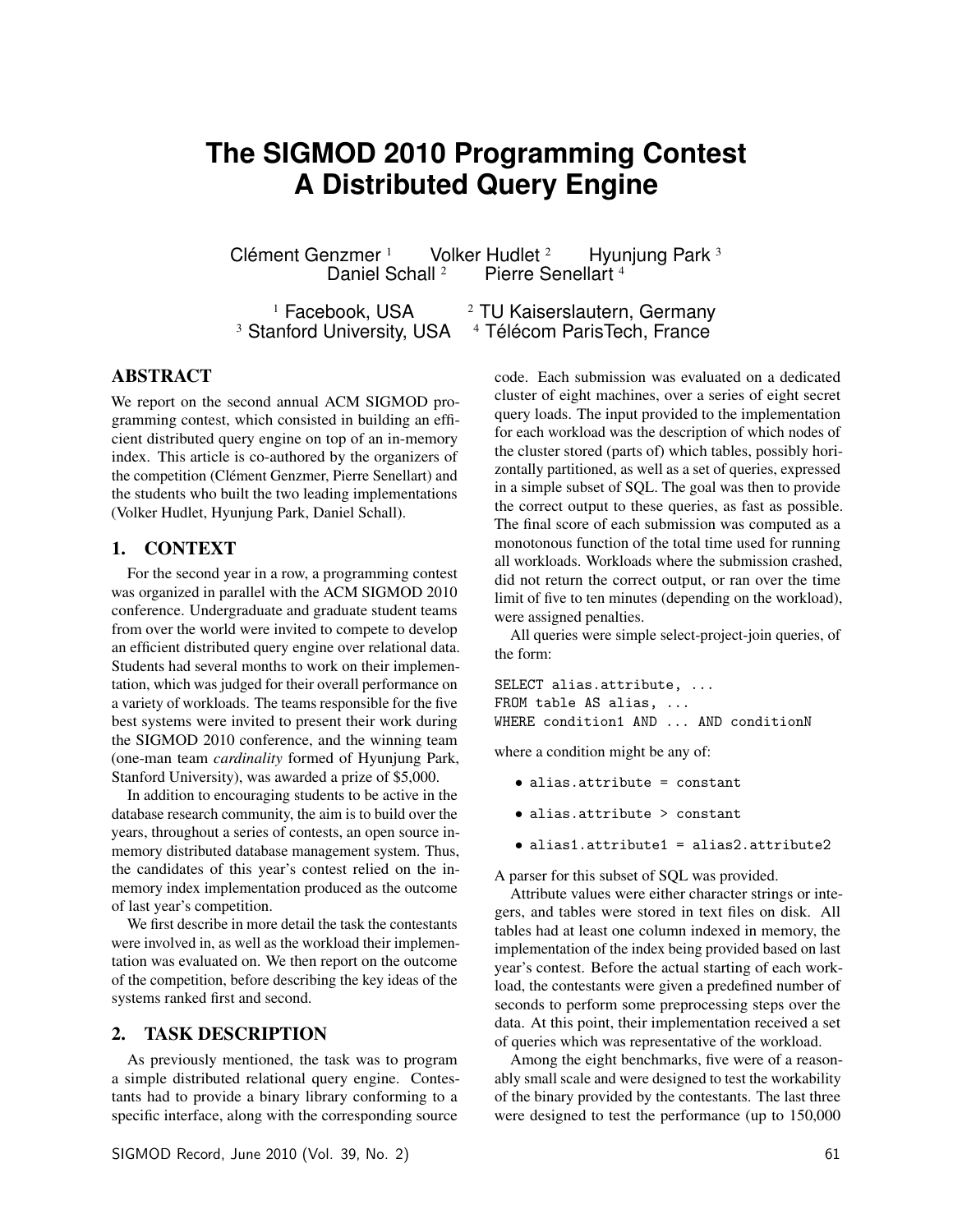queries, and up to 1,000,000 tuples stored on a given node). Contestants were given a one-line description of each workload, though the actual structure of the input data was not disclosed. The benchmarking tool would initiate 50 parallel connections on a master node and then would start issuing the queries.

The full description of the task is available at http: //dbweb.enst.fr/events/sigmod10contest/.

## 3. THE COMPETITION

The initial description of the task was made available in December 2009 along with all necessary interfacing code, though some addition and fixes came over the following months as bugs or imprecisions were pointed out by contestants. Starting from February 2010, contestants had access to the evaluation cluster and could check the score of their submission and their ranking. Students had then up to April to work on their implementation. Then, a shortlist of five finalist teams, whose submission had the best performance, was selected and these teams could use the remaining time before the beginning of the conference, in June, to continue improving their implementation.

Setting up the evaluation cluster, eight dedicated PCs running a 64bit version of Linux on a single-core CPU, was not completely straightforward. First, it was critical to ensure the security of the machines and the nondisclosure of the contents of the benchmarks, whereas contestants were allowed to run arbitrary code on the cluster. The solution chosen was to run each submission as a new unprivileged Linux user without any write access to any part of the disk (except for a temporary directory that was emptied after each evaluation), and to set up a strict firewall that prevented any information leaking outside the cluster. Second, for scores to be meaningful, evaluation times had to be reproducible from one run to another. This led us to use dedicated servers rather than virtualization, to clear all system caches across runs, and to ensure, as much as possible, that no concurrent processes were active on the cluster nodes. Third, it turned out that contestants encountered problems (crashes, timeouts) while running their submissions on the evaluation workloads that they were not able to reproduce on their test benchmarks. To help them with debugging, we provided them with stack traces and other similar crash information, from the execution log of the evaluation. This, however, could not be automated, because of potential leaks of detailed information about the content of the benchmarks, and resulted in a time-consuming task for the organizers.

A total of 29 teams took part in the competition, from 23 different institutions in 13 countries. An amazing collective effort was put in this contest, with some teams literally dedicating months of working time to the competition. As a result, leading implementations are impressively sophisticated and efficient.

The five finalist teams and their score, computed at the end of the competition, are listed in Table 1. Note that only the top two teams managed to pass all benchmarks in the allocated time. Both of these implementations are interesting: the winning one, *cardinality*'s, is generally faster, but is actually slower than the second-ranked, namely *dbis*'s, on the last workload, which is also the most difficult one.

More details about the results of the competition can be found at the following URL: http://dbweb.enst. fr/events/sigmod10contest/results/.

# 4. KEY IDEAS BEHIND LEADING IM-PLEMENTATIONS

We present in this section the general ideas behind the two systems we implemented. When not stated otherwise, the description applies to both.

Given the task, query planner and executor are two main components to build. Undoubtedly, both of them can make an enormous impact on the overall performance. Here we discuss key decisions on designing and implementing these components in more detail. We refer to a textbook on database management systems such as [2] for precisions on some of the techniques used.

#### Query Planning

In order to determine the most efficient physical query plan, we implemented cost-based query optimization. Our objective is to minimize total resource consumption rather than response time because of the many concurrent queries running at the same time. The cost model focuses on network transfer as well as sequential and random disk reads. Incorporating CPU cost would be a natural next step, but we believe that its impact on the quality of the selected plan will be marginal given the performance of the main-memory index and the limited class of supported SQL queries. Also, calibrating parameters for complex models would have been more difficult due to restricted access to the evaluation cluster.

Finalist teams employed various plan search strategies. Team *cardinality* enumerates all possible physical query plans and estimates their costs. Because plans are built bottom-up, a dynamic programming technique is applied in order to avoid building and evaluating the same subplan multiple times. During plan enumeration, uninteresting subplans are pruned according to heuristics that favor index-based operators. These heuristics not only reduce the size of search space but also complements the rather simple cost model. Note that time and space consumption of this exhaustive search is bounded because the contest specifies that at most five tables are joined. On the other hand, team *dbis* first performs an exhaustive search for all possible join orders and then refines the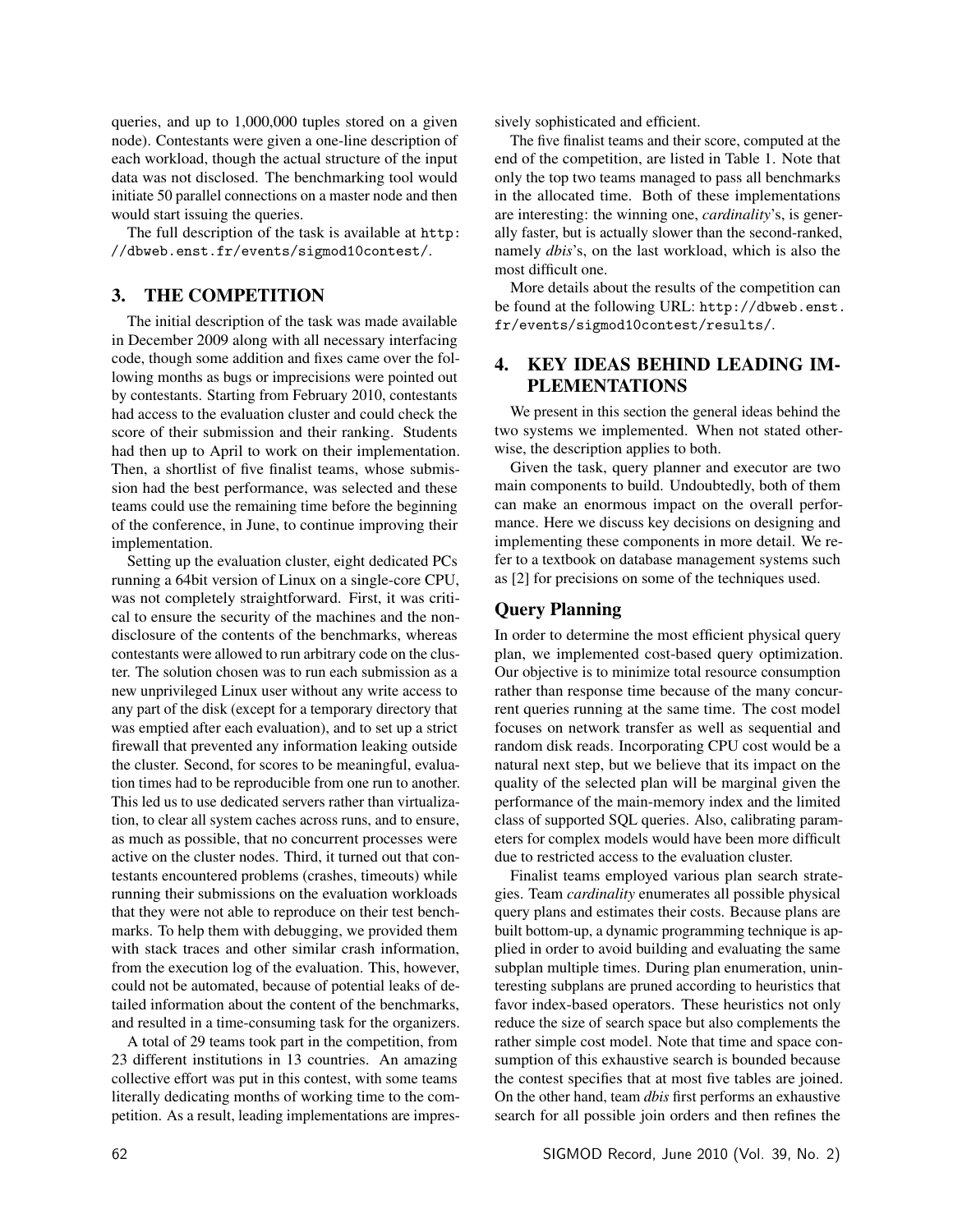| <b>Team</b>          | <b>Institution</b>          | Country      | <b>Score</b> | <b>Time</b>        | Workloads |
|----------------------|-----------------------------|--------------|--------------|--------------------|-----------|
| cardinality          | <b>Stanford University</b>  | USA          | 88           | $3min$ 18s         | 8/8       |
| dhis                 | TU Kaiserslautern           | Germany      | 98           | $5\text{min}$ 45s  | 8/8       |
| spbu                 | Saint-Petersburg University | Russia       | 108          | $>12$ min 17s      | 7/8       |
| insa                 | <b>INSA Lyon</b>            | France       | 119          | $>22$ min 20s      | 7/8       |
| bugboys              | <b>KAUST</b>                | Saudi Arabia |              | $142 > 30$ min 19s | 5/8       |
| Naïve implementation |                             |              | 207          | $>45$ min 31s      | 2/8       |

Table 1: Final score, corresponding time, and proportion of the eight workloads processed

plan with optimal join order using heuristics. Once the optimal join order is chosen, the query planner starts with a basic plan using table scans and block nested-loop joins. Subsequently, alternative plans are derived using as many index-based operators as possible. In this step, a block nested-loop join can be replaced by a merge join when two primary key columns are joined. Likewise, if one or both join columns are indexed, a hash join can be used by treating the given index as a hash-based access structure. A similar procedure applies for access operators; a table scan is substituted by an index scan followed by an optional table seek based on the offset retrieved from the index.

Exploiting partitioning information during query planning turns out to be a crucial observation for passing all benchmarks. Clearly, certain queries can be answered by accessing only relevant partitions because all tables are range-partitioned based on the primary key column. For example, primary key joins do not cover all possible partition pairs, but are processed only between partition pairs whose ranges overlap. Similarly, conditions on the primary key column can eliminate out-of-range partitions. Because accessing multiple partitions usually involves network transfer, skipping one partition can decrease the running time significantly. If partitioning information indicates that a condition is unsatisfiable, we generate a query plan with a no-op operator that produces an empty result set.

Statistics of each partition are gathered during the preprocessing step. We obtain partition sizes and estimate the cardinality and average column sizes by sampling a few first pages in each partition. Also, we count the number of distinct values for indexed columns. Other than these basic statistics, we do not maintain detailed information about data distribution and rely on fixed selectivity factors depending on the type of predicates.

# Query Execution: Single Node

Tables stored on disk are accessed through memorymapped I/O. This strategy has two main advantages. First, we can deploy a high performance buffer pool with little implementation effort because the page cache in the Linux kernel provides this function for us. Even though

a naïve approach using an input file stream library also utilizes the page cache, we cannot read the page cache directly. Consequently, excessive memory copy between kernel and user spaces cannot be avoided. Second, we can access columns spanning multiple pages efficiently. Unlike most traditional databases, underlying data files are stored in the comma-separated values (CSV) format. Thus, addressing a column would be complicated unless there is a contiguous address space for an entire file. Note that despite these advantages, this strategy would not have been practical on 32-bit architectures where available address space is considerably smaller.

Query execution uses a simple pull-based, Volcanostyle, iterator model [1] where each operator implements Open(), GetNext(), and Close() interfaces. A tuple passed by GetNext() is always represented as a vector of pointerlength pairs. Because we avoid memory copy as much as possible, these pointers usually reference either memorymapped files or communication buffers.

# Query Execution: Multiple Nodes

Send and receive operators fulfill the communication among the master and slave nodes. A receive operator generates a request message by serializing the subplan rooted at its child and ships the message to its corresponding send operator. Upon receiving a request message, the send operator constructs the subplan, executes it, and sends its result back as a response message. Each send operator runs on its own worker thread for concurrent execution. Some finalist teams maintained a thread pool with a fixed number of worker threads. However, a naïve approach without a thread pool also performs well because only hundreds of threads are created and destroyed each second in this setting.

The send and receive operators exchange messages over TCP/IP connections, so efficient TCP communication is vital to the performance. The first challenge to minimize TCP overhead is to amortize TCP connection setup and tear-down cost across multiple requestresponse pairs. Finalist teams addressed this challenge in slightly different ways, but the main idea is to maintain established TCP connections for reuse. Some teams keep a single TCP connection between each pair of nodes,